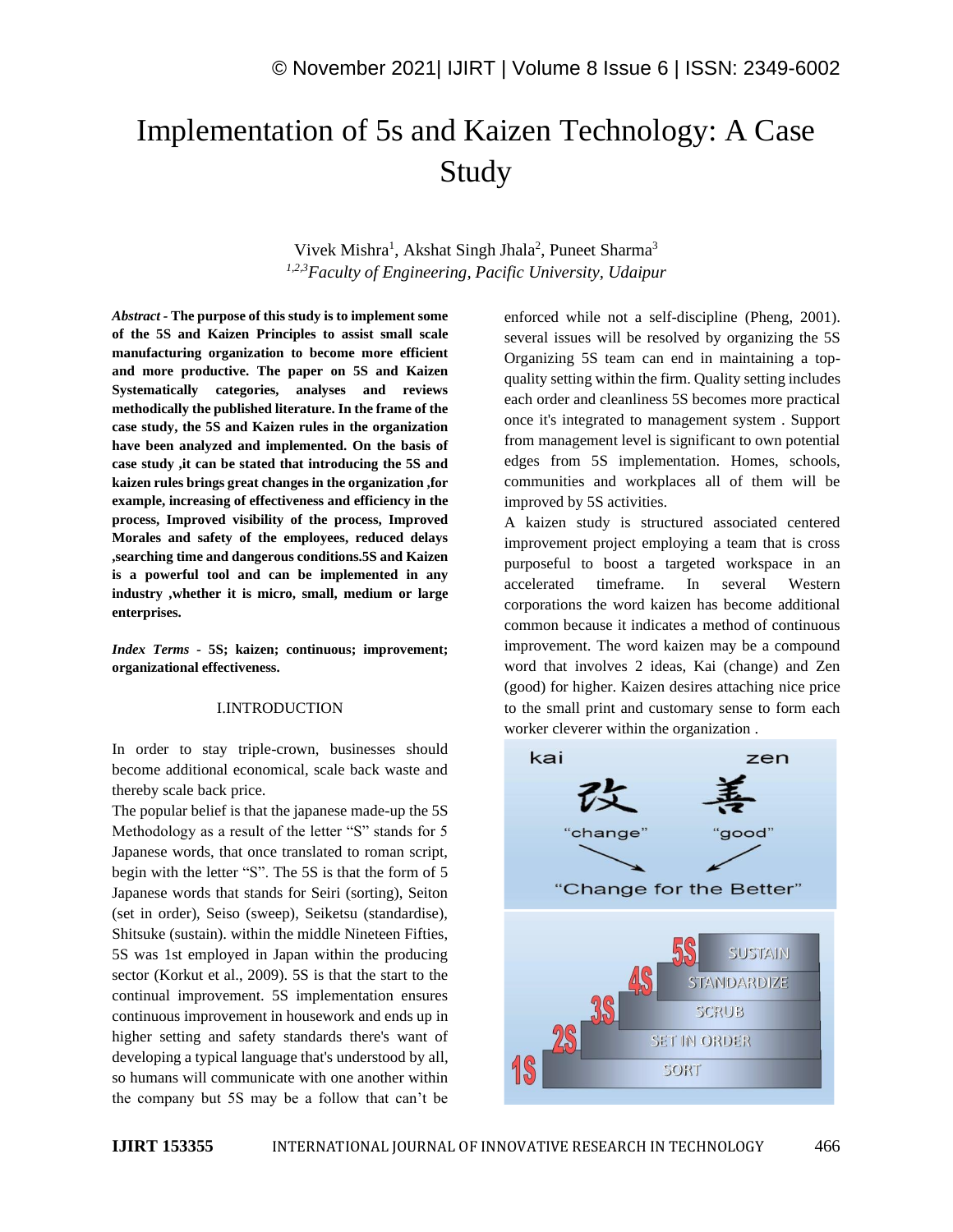# II. LITERATURE REVIEW

It is the primary 'S' and its main focus is to eliminate the excess things from the geographic point. Red tagging is completed to the things that square measure excess.

**(Peterson and Smith,** , et al., **2001):**The things that square measure often used square measure enraptured to a additional unionized space cargo area cargo deck cargo hold|hold|enclosure outside of the work area. Things that square measure fully excess square measure disposed.

**(Peterson and Smith,** , et al., **2001) (Harrington,** , et al., **2000):** "A place for everything and everything in its place" is that the phrase similar temperament for 2d S. It focuses on effective storage and segregation of things is finished Activities enclosed during this are labelling every item, use color for fast identification, store similar things along, and store totally different things along, golf stroke names and numbers on everything, painting floors, and use of rack or shelf and shadow boards for tools (Dudek-Burlikowska, 2006; Lancucki, 2001).

**(Deniels, 1996; , et al., Reid, 2006):** Many industries will take pleasure in kaizen events as a result of it leads to increase of the productivity within the company and additionally it helps in manufacturing top quality merchandise. advantages from kaizen activities are often achieved with minimum efforts.

**(Wickens , et al., 1990):** Success of kaizen

activities performed extremely depends upon the contribution of cooperation. each member's role associate degreed responsibility has been delineated by taking an example of Nissan Motor Plant in Britain. Direct contact and communication between the worker and boss is essential for palmy implementation of kaizen activities within the organisation.



# III. METHODLOGY

UNIT OBSERVATION .<br>Fotal Incom  $0.000$  Crom iterpris Drganised Not developed iterature **Quality System** ISO ,5S Kaizen Nicely Developed **farketing Network Strateg** .<br>Various Jewelry, seller across India

Achieving targets is the biggest productivity, to achieve it we have to go through a strict action plan, proactive mapping of tags , proactiveness in habit to get useful of the 5S and kaizen system is must. Sincerity of following each and every steps of the systems brings and opportunity to expand, grow and explore the satisfying results of work expenditure .

# IV. CASE STUDY

Reports are issued through the observations created within the production website so as to spot and take away the negativities moving the standard and that they are conferred to the highest management. during this study to see the performance of organization, performance factors were known by studies of literatures and experts' opinion, judgement and confirmation. The performance factors ar qualified into the following: Setting up the new goals, deciding and leading the organization Safety and environmental problems Communication and knowledge management Customer satisfaction Quality of product/ service Efficiency (avoid duplicating, reworking, rejection and failure in activities) Decreasing prices, life cycle time and loss of resources Motivation of personnel and employees' job satisfaction. In this study the organization performance was measured by applying performance indicators that ar directional.

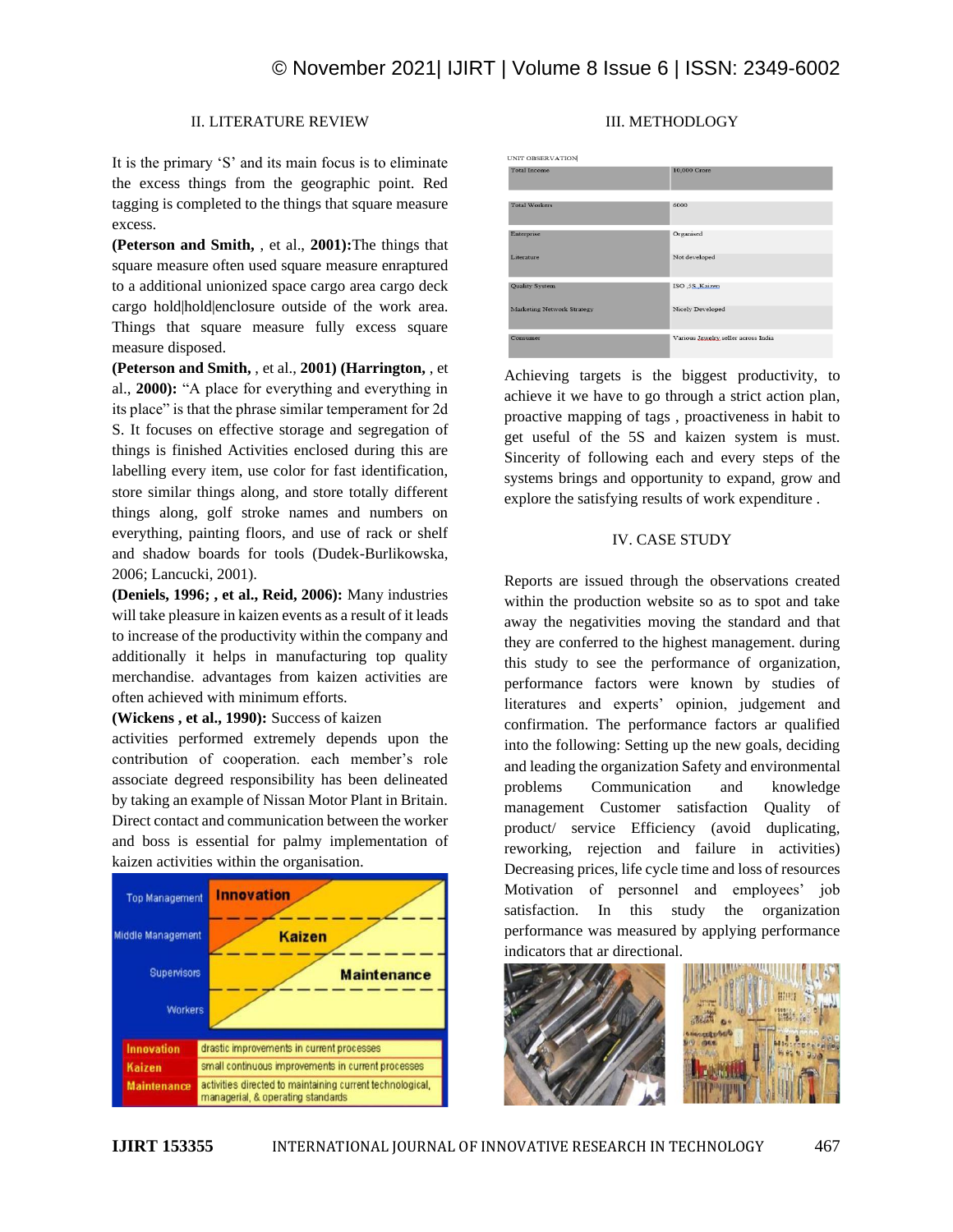As we can see the fig before the tool area was messed and after setting the tools in proper manner it gives a different passion to work technique set in order gives a great after results to the department.

1.Arrange items for convenience when using.

2.Eliminate wasting time looking for certain tools and items.

3.Simplify the work process by making it easier to find necessary tools.

4.Create a plan to help the workplace stay in this new organization.

# **5S AND KAIZEN Benefits**

Future analysis can also be applied for the other business and organization to realize best kind of relationship among directional indicators and overall performance so on. Learning success factors and their effects on organizations or comes may be investigated and everyone details which can lead to competitive advantage of company are suggested for future study. 5S implementation conjointly ensures safer work setting (Chapman, 2005). Reduction in waste, time and price is another superb, good thing about 5S (Hough, 2008). Sharrock (2007) discovered 5S implementation leads to improved quality, productivity and potency.

The second and main objective of this analysis, that was characteristic effectiveness of 5S implementation on the organization performance, has been achieved by employing a comparative measure between performance of organization before and once 5S implementation motor-assisted by SPSS and stand out software's.

As technology transfer and pedagogy manual of national capital TVET Agency in 2010 declared that, 5s could be a system of steps and procedures which will be employed by people and groups to rearrange work areas within the best manner to optimize performance, comfort, safety and cleanliness. alternative writers like Foss (2004) citation, 5s could be a philosophy and listing permanently work to attain bigger order, potency and discipline within the geographical point. Kaizen even includes social activities. it's an inspiration that's applied in each side of a human life.

In business Kaizen encompasses several of the parts of Japanese businesses that are seen as a vicinity of their success. Kaizen implementation isn't once in an exceedingly month or once in an exceedingly year activity. it's continuous. Imai (1997) expressed that the speed of the employee participation in terms of providing vital suggestion for his or her organization and Japanese corporations, (such as Toyota and Canon, a complete of sixty to seventy suggestions per worker p.a. square measure written down, shared and implemented). In most cases these aren't concepts for major changes. Kaizen is but, supported creating very little changes on a daily basis particularly,

# V. RESULTS AND DISCUSSION

From the above procedure we determine the following results of Kaizen or 5s procedure.

I applied this technique on the real diamond jewelry in respective shops. The following result were obtained.



Kaizen encourages scrutiny of processes in the diamond jewellary production shop so that mistakes and waste can be reduced when i applied this process. Inspection needs are lessened because errors are reduced. Employee morale grows because it can bring about a sense of value and purposefulness. Teamwork increases as employees think beyond the specific issues of their department. Client focus increases as customer requirements awareness are raised. Systems are in place to ensure improvements are encouraged both in the short term and the long term. These are following results can bee gained by following:

1.Reduced inventory

- 2. Improved quality
- 3. Lower costs

4. Reduced space requirements. Shorter lead time.

6. Increased productivity.

- 7. Greater flexibility.
- 8. Increased capacity.
- 9. Better use of human resources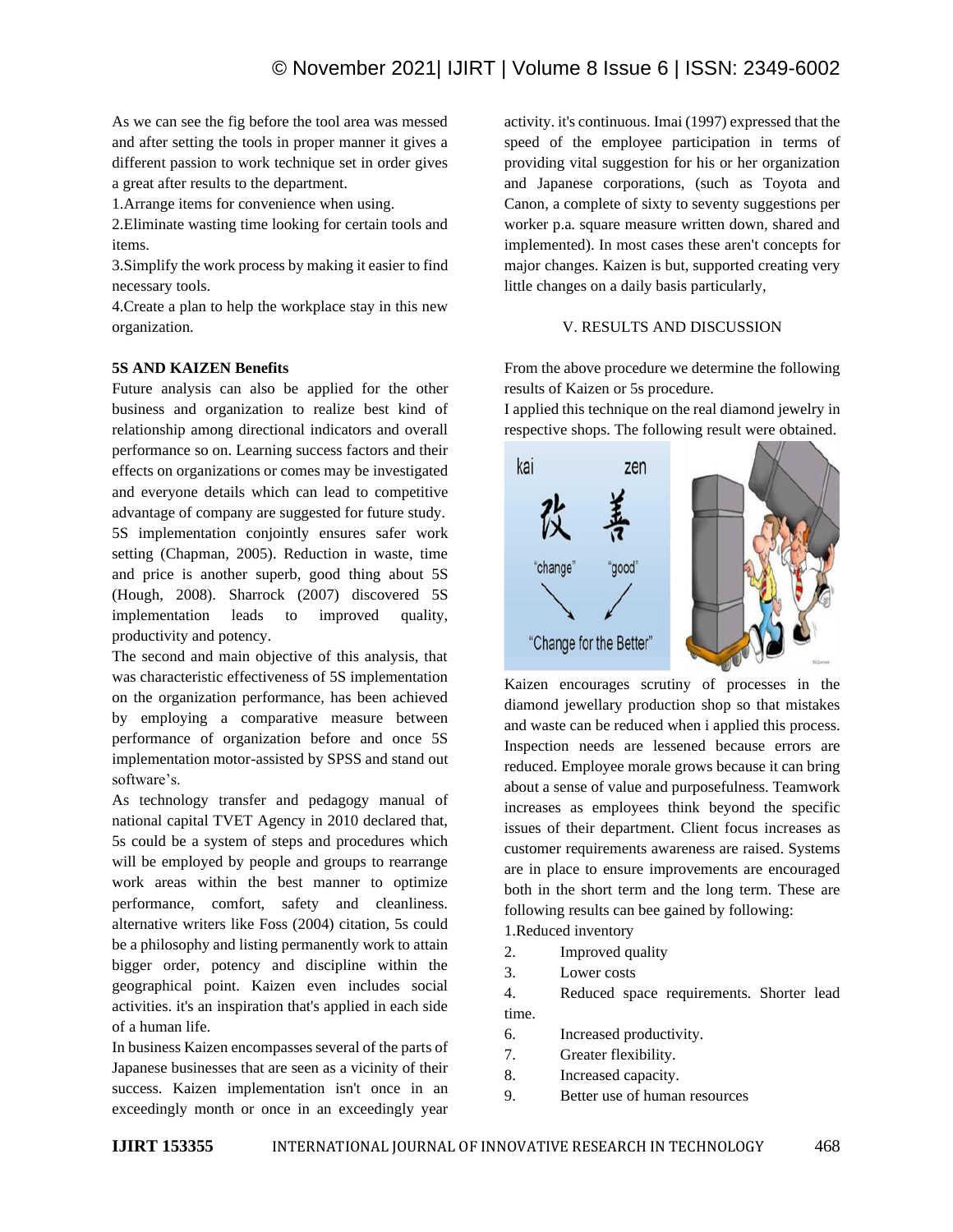

| <b>Manufacturing Unit</b>        | Availibility  | <b>Work Status</b> | Raised    | Answer      |
|----------------------------------|---------------|--------------------|-----------|-------------|
| Raw Material                     | Sufficient    | Processed          | Why?      | PASS        |
| Storage                          | Available     | Imperfect          | How?      | FAIL        |
| Designing, Moulding,             |               |                    |           |             |
| Waxing                           | Incomplete    | Delay in Work      | Why?When? | FAIL        |
| Preparing And Checking           |               |                    |           |             |
| Material                         | Inappropriate | Delay in Work      | Why?When? | <b>FAIL</b> |
| <b>Initial Polishing</b>         | Not done      | Delay in Work      | Why?When? | FAIL        |
| Diamond , Sorting and            | No work       |                    |           |             |
| Setting                          | progress      | Delay in Work      | Why?When? | FAIL        |
| Final polishing                  | Not Started   | Delay in Work      | Why?When? | <b>FAIL</b> |
| <b>Ouality And Certification</b> | Pending       | Delay in Work      | Why?When? | FAIL        |
| Dispatch And Payment             | Pending       | Delay in Work      | Why?When? | <b>FAIL</b> |
|                                  |               |                    |           |             |

#### **BEFORE**

| <b>Manufacturing Unit</b> | Availibility     | <b>Work Status</b> | <b>Ouestion</b><br>Raised | Answer      |
|---------------------------|------------------|--------------------|---------------------------|-------------|
| Raw Material              | Sufficient       | Processed          | Why?                      | <b>PASS</b> |
| Storage                   | Available        | Processed          | How?                      | <b>PASS</b> |
| Designing, Moulding,      |                  |                    |                           |             |
| Waxing                    | Complete         | Processed          | Why?When?                 | <b>PASS</b> |
| Preparing And Checking    |                  |                    |                           |             |
| Material                  | Appropriate      | Processed          | Why?When?                 | <b>PASS</b> |
| <b>Initial Polishing</b>  | Done             | Processed          | Why?When?                 | PASS        |
| Diamond, Sorting and      |                  |                    |                           |             |
| Setting                   | Work in Progress | Processed          | Why?When?                 | <b>PASS</b> |
| Final polishing           | Completed        | Processed          | Why?When?                 | PASS        |
| Quality And Certification | Completed        | Processed          | Why?When?                 | PASS        |
| Dispatch And Payment      | Completed        | Processed          | Why?When?                 | <b>PASS</b> |
|                           |                  |                    |                           |             |

### AFTER



**GRAPH** 



(a) Cleaning and poor surface quality of RPT due to micron range kept on higher side .

(b) From 40 to 25 only which eliminated roughness, hairline issue.



(a) After filling, magnetic cleaning happen which increase FTR ratio as issue came from next process.

(b) Before and after magnetic cleaning process started in filling area to reduce FTR ratio.

Management techniques that specialize in worker involvement, and authorization through cooperation approach and interactive communications and on rising job style weren't new, however Japanese firms appeared to implement such techniques way more effectively than others .

#### VI. OVERVIEW

The business lesson of the 1980's was that Japanese corporations, in their seek world aggressiveness, incontestable a bigger commitment to the philosophy of continuous improvement than Western firms did (Bowles,1991). For such a philosophy the Japanese used the term Kaizen. Kaizen means that continuous improvement involving everybody within the organization from high management to managers then to supervisors, and to employees. In Japan, the idea of Kaizen is therefore deeply engrained within the minds of each manager and employees that they usually don't even understand they're thinking Kaizen as a customer-driven strategy for improvement (Imai, 1986). This philosophy assumes that our manner of life – be it our operating life, our social life or our home life – deserves to be perpetually improved (Imai.1987). there's plenty of difference within the literature additionally because the business on what Kaizen signifies.

Kaizen may be a Japanese philosophy for method improvement which will be derived to the that means of the Japanese words the Japanese Zen', that translate roughly into to break apart and investigate' and to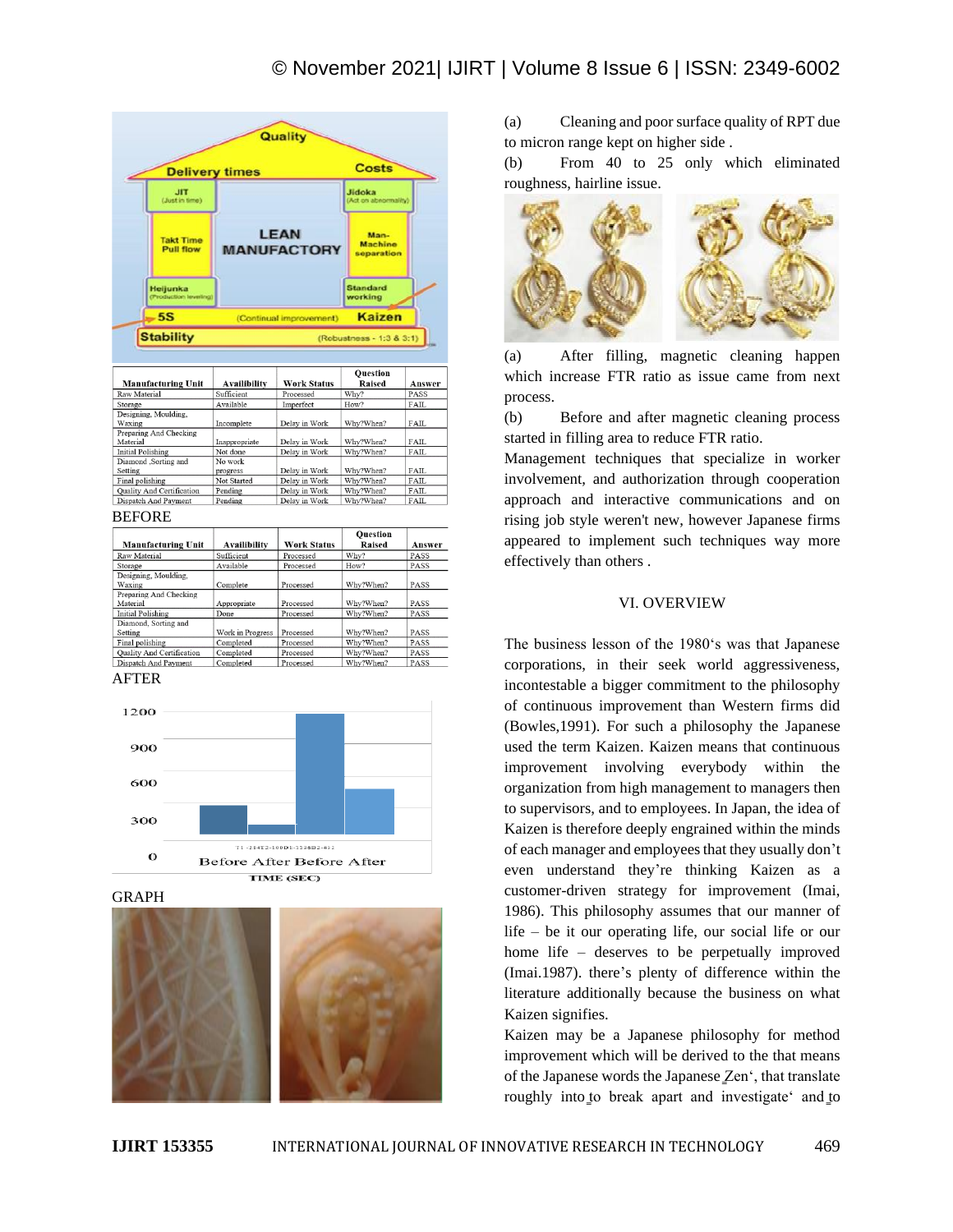improve upon the present situation' (www.kaizeninstitute.com). The Kaizen Institute defines Kaizen because the Japanese term for continuous improvement. It's exploitation good judgment and is each a rigorous, methodology exploitation applied mathematics internal control associated an adaptive framework of structure values and beliefs that keeps employees and management targeted on zero defects. It's a philosophy of ne'er being glad about what was accomplished last week or last year (Barnes, 1996).

Finally, I was happy to see all the facilities in manufacturing unit which was totally managed under 5S and kaizen System. We can use 5S and kaizen to improve and to reinvent the solution and benchmark of providing quality services. The better and efficient result were obtained under this process.

# VII. CONCLUSION

1.5S and Kaizen its a great technology to Drive and Improve Safety, Quality, Delivery, value and money to boost Productivity.

2.I have studied and worked its efficient processes through elimination of waste. A cleaner & a lot of organized workspace ends up in higher worker morale. 3.5S and kaizen implementation is incredibly straight forward as a result of no tough terminologies area unit gift. they're logical, easy and natural to human behaviour. 5S and kaizen shouldn't be thought of as a house keeping exercise.

4.The methodology employed in this analysis are often extended for a lot of factors by involving a lot of specialists to induce a lot of correct results.

5.Future analysis can also be applied for the other business and organization to realize best style of relationship among directional indicators and overall performance so on.

6.Finding out success factors and their effects on organizations or comes are often investigated and everyone details which is able to lead to competitive advantage of company also are counseled for future study.

# ACKNOWLEDGMENT

I am deeply indebted to Pacific University for giving me an opportunity to work on thesis "IMPLEMENTATION OF 5S AND KAIZEN TECHNOLOGY: A CASE STUDY " and also for their invaluable guidance and patience with me.

I would like to thank Prof.T.A.KAZI, Faculty of Engineering, Pacific University (PAHER), Udaipur for providing me all the facilities and the very best technical and support infrastructure to carry on my work.

I profusely thank Mr. Akshat Singh Jhala Assistant professor and Head, Department of Mechanical Engineering, Faculty of Engineering, Pacific University (PAHER), Udaipur for providing me all the facilities and the very best technical and support infrastructure to carry on my work.

I would like to thank Mr. Puneet Sharma, Assistant professor (Advisor) for his support and cooperation in preparing the thesis topic of research and guiding me. I thank him again for the valuable inputs and providing me his valuable time for starting the thesis work.

I would like to thank all the user and Colleagues who extended help directly or indirectly during my thesis. I acknowledge the effort of those who have contributed significantly to my thesis and last but not the least I would like to thank all my M. Tech friends for their continuous support and cooperation. I would like to take this opportunity to express my profound sense of gratitude and respect to all those who helped me throughout the duration of this thesis.

# REFERENCES

- [1] Ab Rahman, M.N., et al., Implementation of 5S Practices within the producing Companies: A Case Study. yank Journal of Applied Sciences, 2010. 7(8): p. 1182-1189.
- [2] Moradi, M., M. Abdollahzadeh, and A. Vakili. Effects of implementing 5S on Total Productive Maintenance: A case in Islamic Republic of Iran. 2011: IEEE.
- [3] Ansari, A. and B. Modarress, first methods for safety: a Boeing approach. International Journal of Operations & Production Management, 1997. 17(4): p. 389-398.
- [4] Pheng, L., Towards TQM desegregation Japanese 5S principles with ISO 9001: 2000 needs. The TQM Magazine, 2001. 13(5): p. 334- 341.
- [5] Ahmed, S. and M. Hassan, Survey and case investigations on application of quality management tools and techniques in SMIs. International Journal of Quality & responsibility Management, 2003. 20(7): p. 795-826.